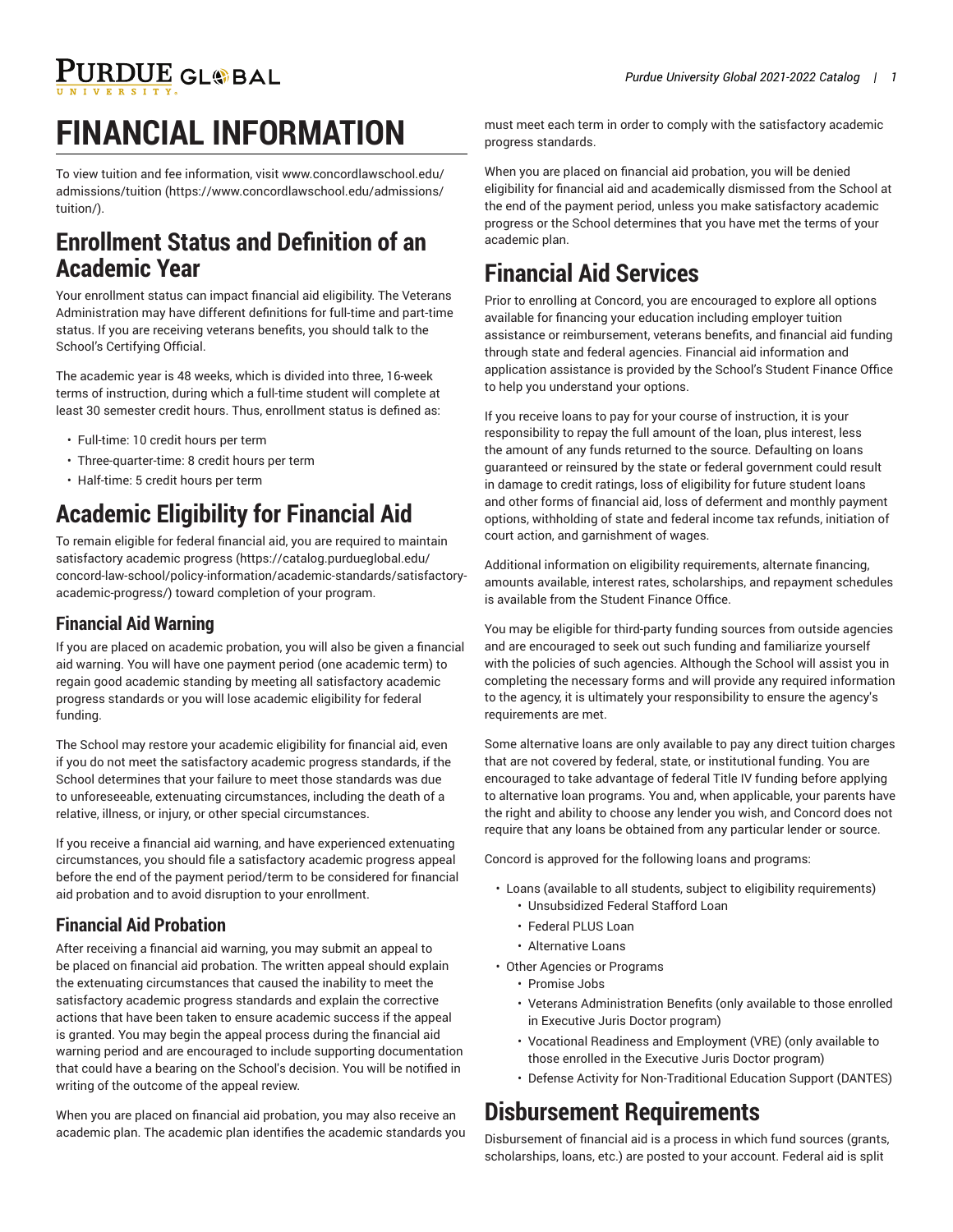into payments over the course of an academic year and/or final period of study, as indicated on your funding offer. As this process takes place, students may see changes to their anticipated aid and balance. After you have begun posting attendance in the term, timing of disbursements is contingent upon meeting all financial aid eligibility requirements and confirmation of attendance and enrollment status.

The following outlines the disbursement process and requirements:

- Disbursements of financial aid funds will begin the week after add/drop period, as eligibility requirements are met. If you are participating in the Purdue Global Commitment program, disbursements will begin the week after the commitment period ends.
- Students who do not attend all registered courses may have their financial aid reduced or cancelled due to not meeting the minimum required hours for eligibility.
- Students must be enrolled at least half-time in courses that count toward their program to receive federal student loans. *Be sure to contact the Student Finance Office before you add or drop a course to understand the financial aid impact.*

## **Dropping Courses**

You may drop a course prior to or during the first 7 calendar days of the course without any financial obligation. If you drop a course beyond the first 7 calendar days, you will incur 100 percent financial responsibility for the course.

# **Refund Policy**

### **Notice to Students**

#### **Return of Title IV Financial Aid**

If you withdraw or are dismissed from the School up through the 60 percent point in any payment period and received federal financial aid in the form of grants or loan funds, federal law requires that the School, and in some cases you, the student, return funds you did not earn to the U.S. Department of Education. In these situations, federal Title IV financial aid must be recalculated. Recalculation is based on the percentage of earned aid using the following Federal Return of Title IV funds formula:

- 1. To determine the percentage of the payment period or term completed, the number of days completed up to the last date of academic attendance is divided by the total days in the payment period or term. (Any break of 5 days or more is not counted as part of the days in the term.) This percentage is also the amount of Title IV financial aid earned.
- 2. To determine the amount of aid to be returned, subtract the percentage of aid earned from 100 percent of the aid that could be disbursed and multiply it by the total amount of aid that could have been disbursed during the payment period or term as of the date you withdrew. Funds are returned to the appropriate federal program based on the percentage of unearned aid using the following formula: After the 60 percent point in the payment period, you will have earned 100 percent of the federal financial aid funds already disbursed to you. This calculation concerning federal financial aid is separate and distinct from the institutional refund policy, and may result in you owing additional funds to the School to cover tuition charges previously paid by federal financial aid prior to your withdrawal.
- 3. If you earned less aid than was disbursed, the institution would be required to return a portion of the funds and you are required

# **JRDUE GL@BAL**

to return a portion of the funds. Keep in mind that when Title IV funds are returned, you, the student borrower, may owe a debt balance to the institution. If you earned more aid than was disbursed to you, the institution would owe you a postwithdrawal disbursement, which must be paid within 180 days of your withdrawal.

4. If you plan to withdraw from the School, you should contact the Financial Aid or Business Office to determine the amount of funds that must be returned on your behalf, if applicable. All refunds due will be made within 30 days of your effective withdrawal date. The last date of actual attendance is used in calculating any refund amount.

There are some Title IV funds that you may have been scheduled to receive that cannot be disbursed to you once you withdraw because of other eligibility requirements.

If you receive (or your school or parent receive on your behalf) excess Title IV program funds that must be returned, your school must return a portion of the excess funds equal to the lesser of:

- a. Your institutional charges multiplied by the unearned percentage of your funds, or
- b. The entire amount of excess funds.

The school must return this amount even if it did not keep this amount of your Title IV program funds. If your school is not required to return all of the excess funds, you must return the remaining amount. For any loan funds that you must return, you (or your parent for a Direct PLUS Loan) repay in accordance with the terms of the promissory note. That is, you make scheduled payments to the holder of the loan over a period of time. The requirements for Title IV program funds when you withdraw are separate from any refund policy that your school may have. Therefore, you may still owe funds to the school to cover unpaid institutional charges. Your school may also charge you for any Title IV program funds that the school was required to return. Your school can also provide you with the requirements and procedures for officially withdrawing from school.

Refunds are allocated in the following order:

- 1. Unsubsidized Federal Direct Stafford Loans
- 2. Subsidized Federal Direct Stafford Loans
- 3. Federal Direct PLUS received on behalf of the student
- 4. Federal Pell Grants
- 5. Iraq and Afghanistan Service Grants
- 6. Federal Supplemental Educational Opportunity Grants

### **Withdrawal After Commencement of Classes**

The effective withdrawal date shall be when any of the following occur:

- 1. The date you notify Concord of withdrawal or the date of withdrawal, whichever is earlier,
- 2. The last date of attendance if you do not attend or withdraw from all attended classes within the first 7 days of the term,
- 3. The last date of attendance if you fail to complete academically related activities for 21 consecutive calendar days (not including breaks),
- 4. The last date of attendance prior to the date when Concord terminates your enrollment,